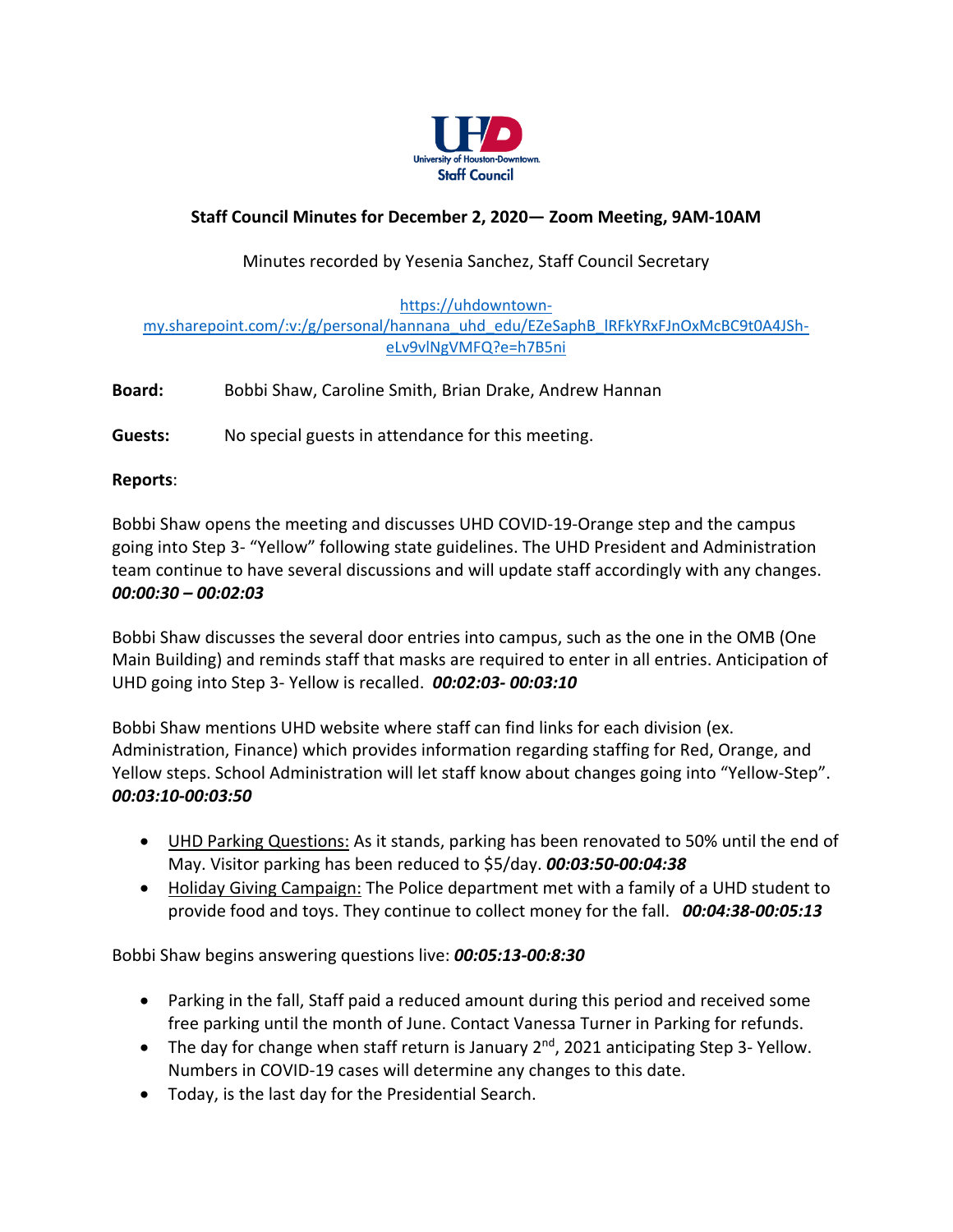Door Policies: There are several methods to use for identification including the TouchNet One Card app, UHD School ID, or have your PeopleSoft number entered.

Andrew Hannan begins answering questions live: *00:08:30-00:10:58*

- Old IDs: IDs will only work if they have a barcode in the back, older IDs with no barcode will require an update to the new UHD Staff ID.
- The guidelines for reopening in Yellow will be coming from the Texas Governor as UHD is a state entity.
- Instructions for the TouchNet app will be sent out by Bobbi Shaw.
- The Metro Q Fare: is still available if you use metro but it is a reduced service.
- Fee for a new ID: there should be no fees but double check with Sports & Fitness.

Food court app: Referred to as the "Boost app". You may receive a 20% discount when using the app for the first time. *00:10:58-00:11:36*

Live Question & Answer: When will the next meeting for the COVID Task Force take place? Bobbi Shaw mentions there is no further information to release to staff at this time and the team will meet later on today. *00:11:36-00:12:58*

Live Question Answer: Sports & Fitness (Wellness Center) is providing new IDs. *00:12:58-00:13:41*

Live Question Answer: UHD is a state institution and therefore staff council is listing the capacity set by the Texas Governor not Harris County. *00:12:58-00:13:57*

Staff Awards: Will take place June 17, 2021 for Service awards only in FY 2020-2021. Lead by Sam Bible and Monica Valencia. *00:14:12-00:15:08*

Chili Cook-Off Information: This event is dependent of COVID-19 figures. Lead by Shyra McMurray and Yesenia Sanchez. *00:15:08-00:16:33*

Andrew Hannan announces and thanks all committees and chairs/co-chairs for volunteering their time & efforts. *00:16:33-00:17:20*

Bobbi Shaw opens meeting for Q&A: *00:17:25-00:20:40*

- News about the vaccine should be taken informally, as of now, it is unknown how effective vaccines will be.
- A link to the Food court app, PowerPoint, and other information in this meeting will be sent via email to UHD staff.
- Information for capacity for the University is not at hand during this meeting, but orange and yellow stages restrict capacity at UHD. Student facing offices may be affected more by the third step-Yellow.